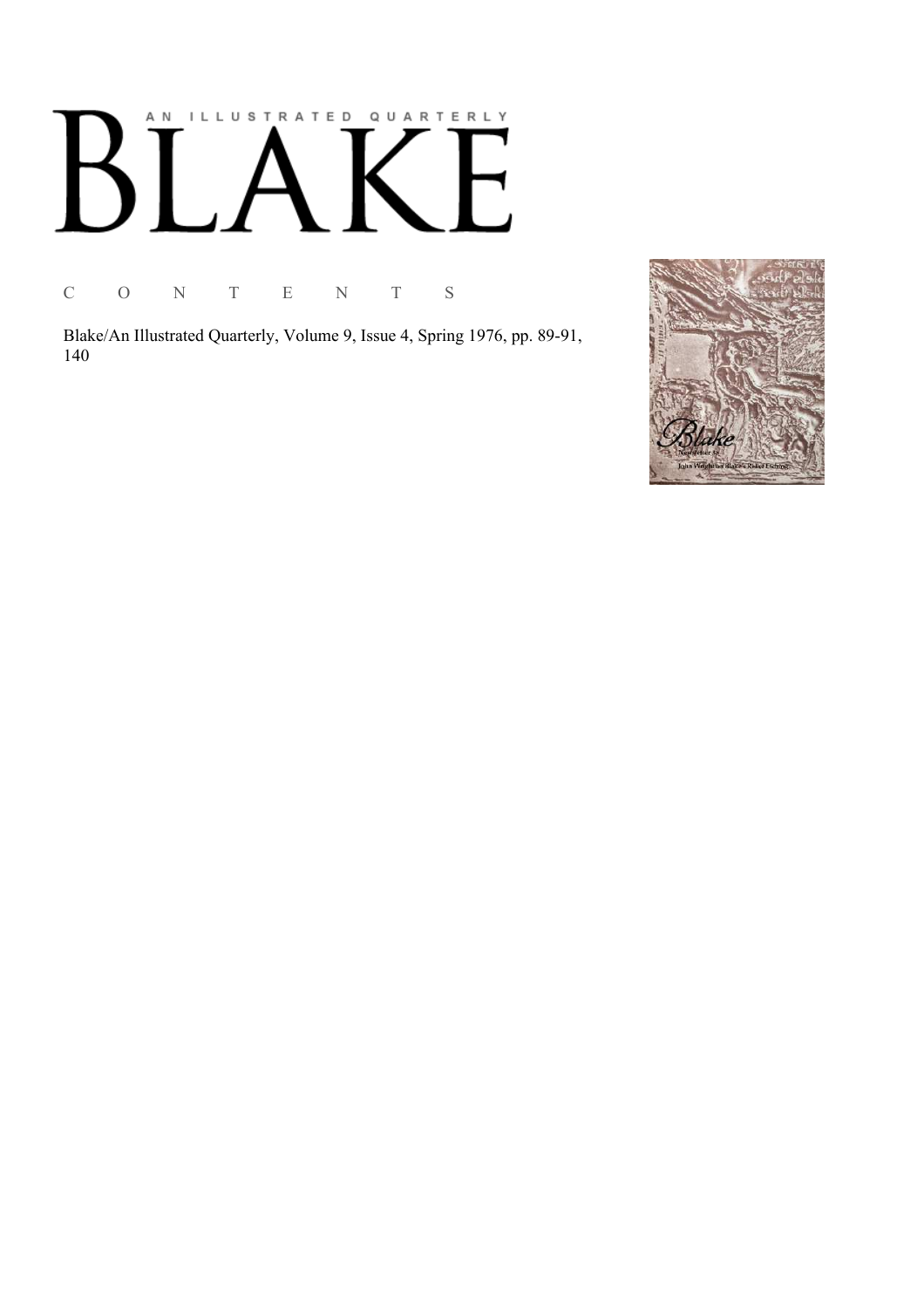Newsletter 36

lake

John Wright on Blake's Relief Etching

3 I LANC.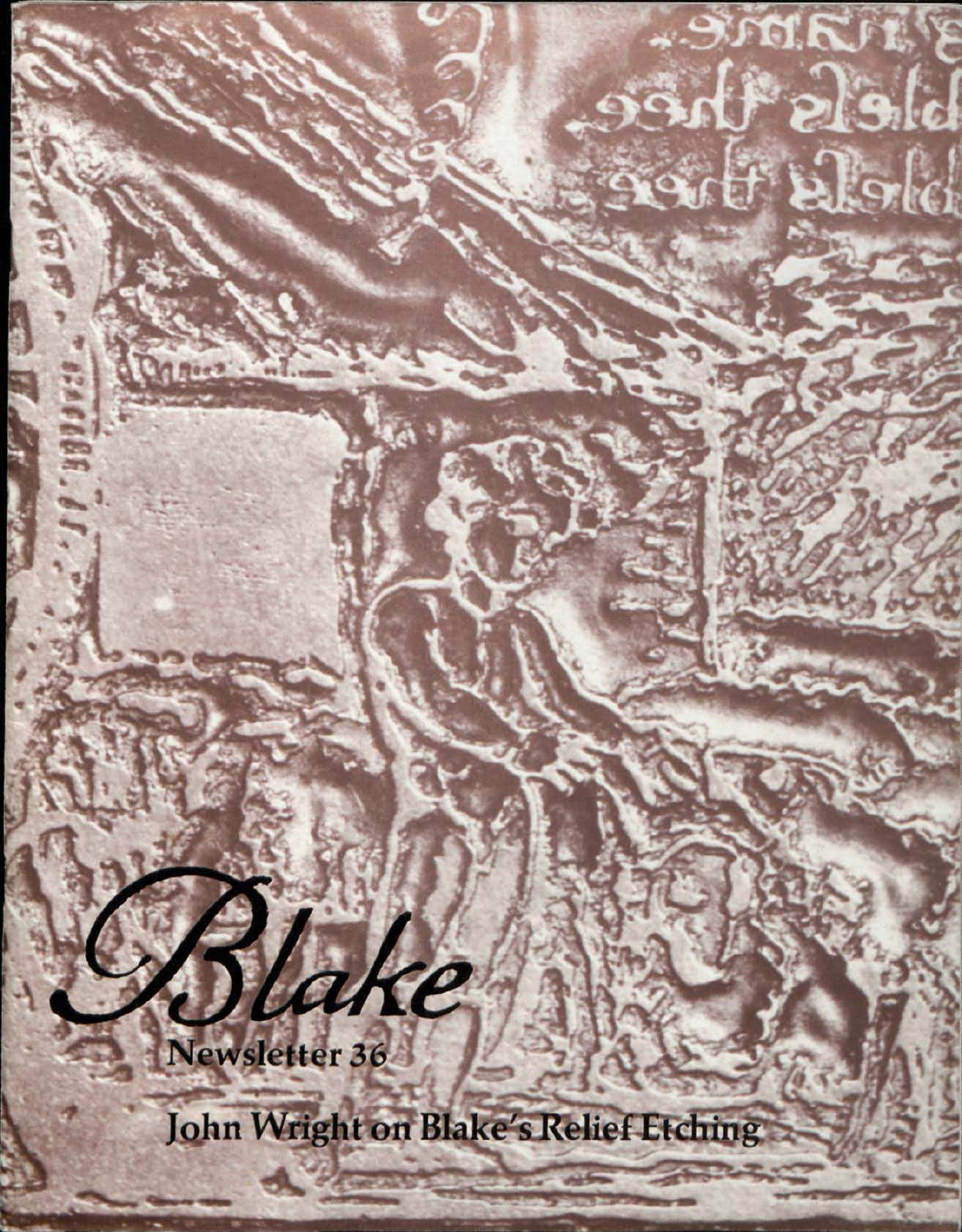

Maios:

Spring 1976 Vol.9 No. 4

-SMIRIL

 $991$  algle

Actif Block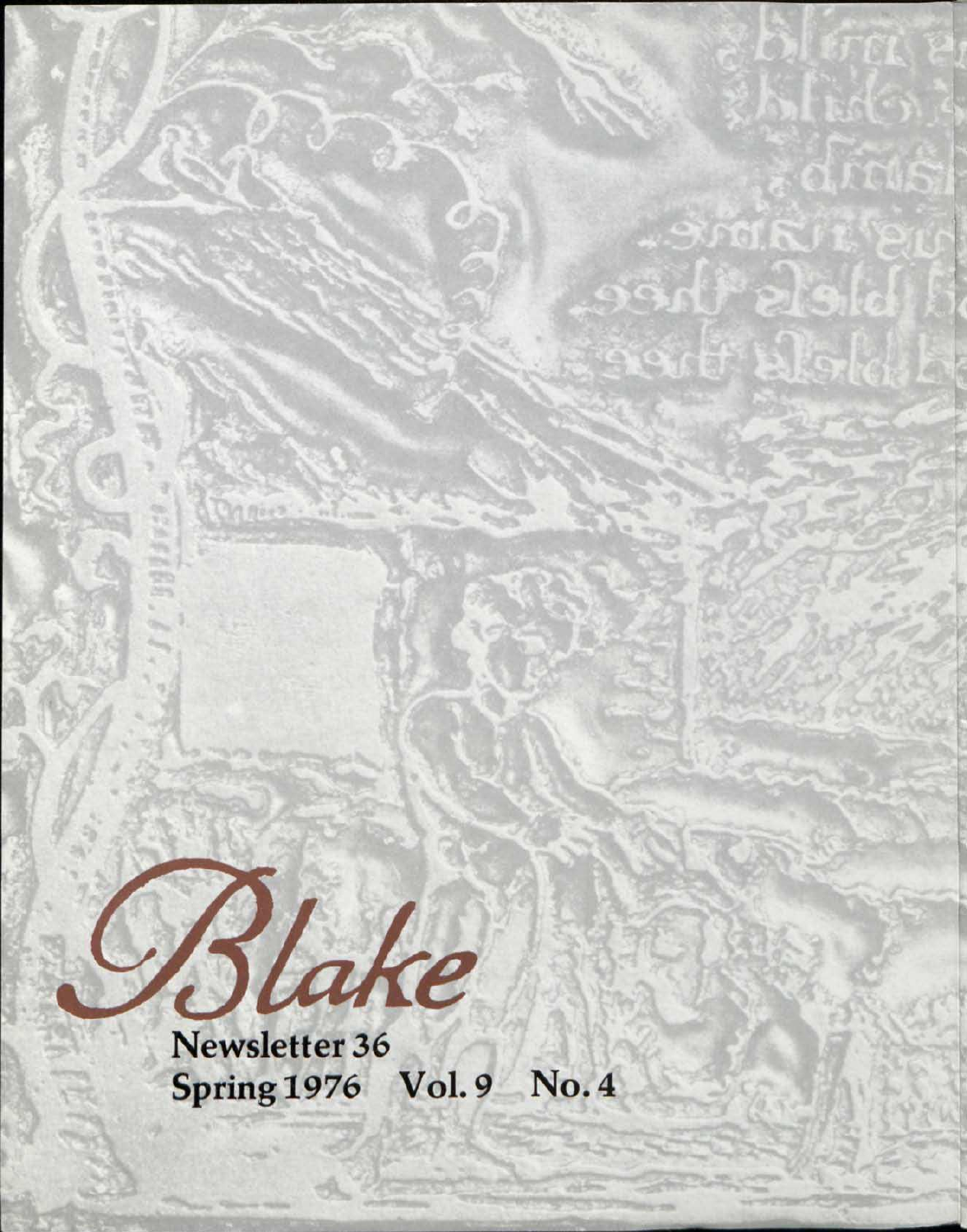The *Blake Newsletter*, An Illustrated Quarterly, is published four times a year under the sponsorship of the Department of English of the University of New Mexico.

Editors: Morris Eaves, University of New Mexico, and Morton D. Paley, Boston University.

Bibliographer: Thomas Minnick, Ohio State University.

Associate Editor for Great Britain: Frances A. Carey, Assistant Curator, Department of Prints & Drawings, British Museum.

Editorial Assistants: Virginia Masi and Jean Stalker, University of New Mexico.

Circulation Manager: Debra Sackett, University of New Mexico.

Manuscripts are welcome. Send two copies, typed and documented according to the forms suggested in the *MIA Style Sheet,* 2nd ed., to either of the editors: Morris Eaves, Dept. of English, Univ. of New Mexico, Albuquerque NM 87131; Morton D. Paley, Dept. of English, Boston Univ., Boston Mass. 02215.

Subscriptions are \$5 for one year, one volume, four issues. Special rate for individuals, \$4 for one year, surface mail. For subscribers overseas who want to receive their issues by air mail, \$8. U.S. currency or international money order if possible. Make checks payable to the Blake Newsletter. Address all subscription orders and related communications to Debra Sackett, Blake Newsletter, Univ. of New Mexico, Albuquerque NM 87131.

**Sales are available.** Address Debra Sackett. Prices: whole numbers 1-8, bound tog whole numbers 9-13, bound together, \$5 each (special rate for individuals, \$4). Whole numbers 22, 23, 24, 25, 26, 27, 28, 32, 33, 34, \$2 each. Whole number 20 (A Handlist of Works by William Blake in the Department of Prints & Drawings of the British Museum, edited by G. E. Bentley, Jr.), and whole number 35, \$3. Whole numbers 14-19 are out of pr

number 35, \$3. Whole numbers 14-19 are out of print.

The International Standard Serial Number of the *Blake Newsletter* is 0006-453X.

Design and layout for this issue: Virginia Masi and Jean Stalker, University of New Mexico.

*v^nam\** 

v v

Guy <sup>H</sup>ead Pro

 $\mathbb{R}^n$ 

## **CONTENTS**

## NEWS

| <b>INCYVO</b><br>Erratum: Blake Slides, British Museum Blake<br>New Annual, Constable in Milwaukee, Blake<br>Cards, Albion Awake, The Characters of<br>Spenser's Faerie Queene, 1976 MLA Blake<br>Seminar, Faculty Exchange Center, Milton<br>0. Percival 1883-1975, The NYPL Bulletin<br>Summer 1975, Colby Library Quarterly, Work |     |
|--------------------------------------------------------------------------------------------------------------------------------------------------------------------------------------------------------------------------------------------------------------------------------------------------------------------------------------|-----|
| in Progress, Newsletter Bibliographer                                                                                                                                                                                                                                                                                                | 92  |
| <b>NOTES</b><br>Blake's Relief-Etching Method by John W. Wright                                                                                                                                                                                                                                                                      | 94  |
| Blake in French: An Interview with Pierre Leyris<br>Translated by Simone Pignard                                                                                                                                                                                                                                                     | 115 |
| Blake's Sketch for Hamlet by Rodney M. and<br>Mary R. Baine                                                                                                                                                                                                                                                                          | 117 |
| QUERY<br>Gates of Paradise and Quarles' Emblems by<br>Detlef Dorrbecker                                                                                                                                                                                                                                                              | 120 |
| <b>DISCUSSION</b><br>1974 Blake Seminar by E. B. Murray                                                                                                                                                                                                                                                                              | 120 |
| <b>MINUTE PARTICULARS</b><br>"Fields from Islington to Marybone" by John<br>Adlard                                                                                                                                                                                                                                                   | 120 |
| Blake's Appearance in a Textbook on Insanity<br>by Raymond Lister                                                                                                                                                                                                                                                                    | 120 |
| Postscript: Blake's Abnormal Psychology by<br>Morris Eaves                                                                                                                                                                                                                                                                           | 121 |
| A Contemporary Reference to Blake by Janet<br>Warner                                                                                                                                                                                                                                                                                 | 122 |
| <b>REVIEWS</b><br>Two Reproductions of America reviewed by<br>David V. Erdman                                                                                                                                                                                                                                                        | 123 |
| Mark Roberts' Tradition of Romantic Morality<br>reviewed by Leslie Tannenbaum                                                                                                                                                                                                                                                        | 126 |
| The Oothoon Dance Theatre production of "The<br>Mental Traveller" reviewed by Frank Parisi                                                                                                                                                                                                                                           | 128 |
| Josephine Miles' Poetry and Change reviewed<br>by Robert Gleckner                                                                                                                                                                                                                                                                    | 133 |
| Copyright@1976 by Morris Eaves and Morton D. Paley                                                                                                                                                                                                                                                                                   |     |

Photographic credits: pp. 100, 101, 102, 103, 104, Syndics of the Fitzwilliam Museum; pp. 105, 109, National Gallery of Art, Rosenwald Collection; p. Ill, Library of Congress, Rosenwald Collection; p. 112, National Gallery of Art, Rosenwald Collection; p. 118, Birmingham Museum and Art Gallery, by permission; p. 119, Trustees of the British Museum.